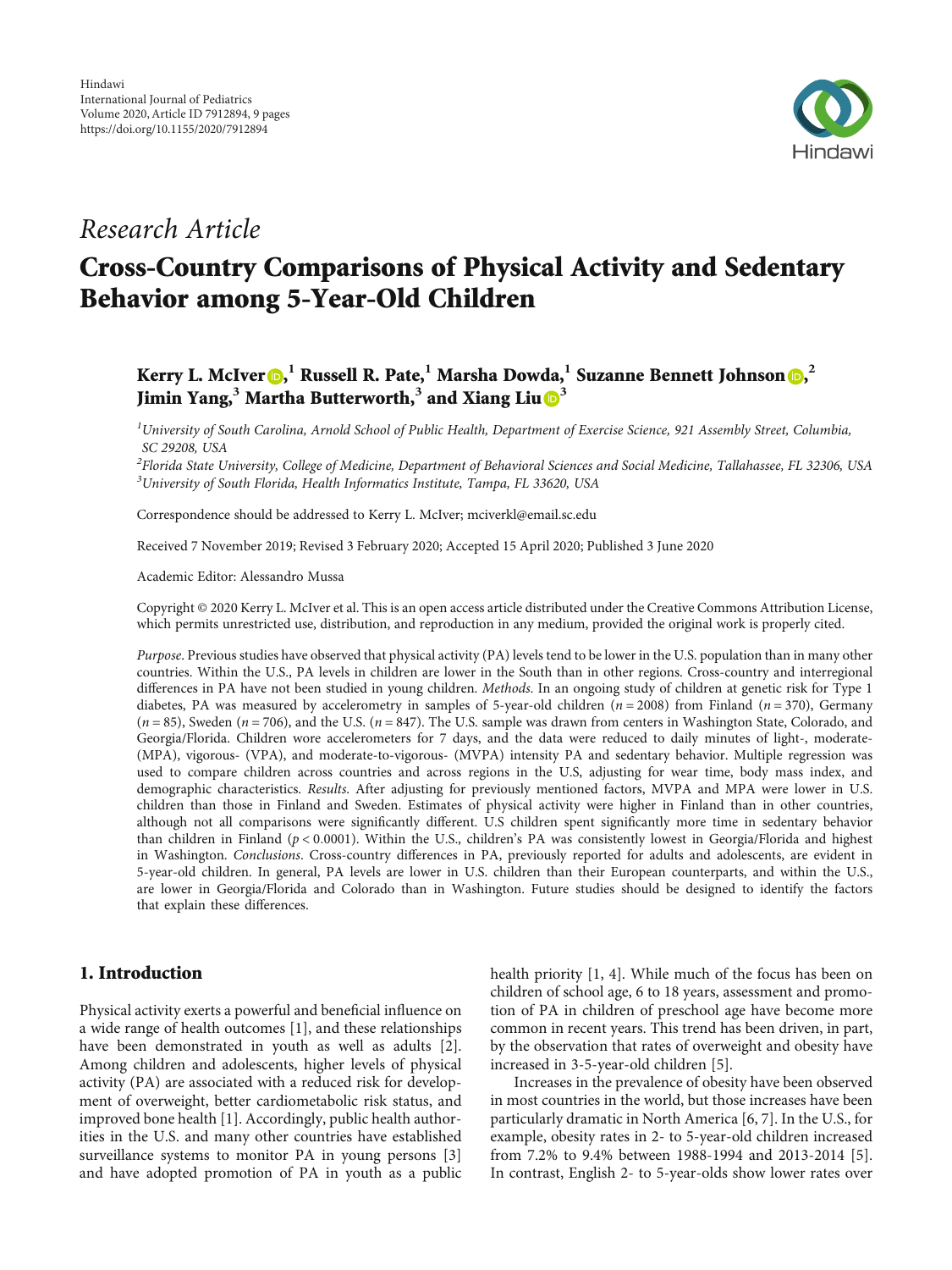a similar period of time (3.8% to 6.3%) [[8](#page-7-0)]. The factors that explain cross-country differences in obesity rates have not been fully elucidated, but it is likely that differences in PA behavior may contribute [\[9, 10](#page-7-0)]. In a large-scale comparison of obesity rates and PA levels in children across 12 countries, it was observed that PA levels tended to be the lowest in the countries in which obesity rates were the highest [[11](#page-7-0)]. However, children of preschool age were not included in that study. Correlates of PA behavior, however, have been studied in preschool-aged children, including age, gender, race/ethnicity, family socioeconomic status (SES), BMI, and season. Apart from boys being more active than girls, results from previous studies have shown varied and inconclusive findings for associations between demographic, biological, and environmental factors and PA outcomes in this age group  $[12-14]$  $[12-14]$  $[12-14]$  $[12-14]$  $[12-14]$ .

TEDDY, The Environmental Determinants of Diabetes in the Young, is an ongoing study seeking to identify the environmental triggers of type 1 diabetes (T1D) in genetically at-risk children [\[15\]](#page-8-0). The study is being conducted in a birth cohort recruited in four countries, including the U.S. As part of the comprehensive TEDDY study protocol, PA is being measured in this cohort via accelerometry on an annual basis, beginning when the children are five years of age. These data provide a unique opportunity to compare PA levels of children across countries. Therefore, the purpose of this study was to compare PA levels and sedentary behavior in young children across the four countries included in TEDDY. A secondary purpose was to make similar comparisons across three geographically and culturally distinct U.S. regions.

#### 2. Methods

2.1. Study Design. A cross-sectional study design was applied using data from The Environmental Determinants of Diabetes in the Young (TEDDY) study. TEDDY is an ongoing prospective cohort study that is examining factors that relate to the development of T1D in a sample of genetically at-risk children from 4 countries (U.S., Finland, Germany, and Sweden). In the U.S., data are being collected from 3 regions, in Colorado, Georgia/Florida (Southeast), and Washington. The details of the TEDDY study design and methodology have been published previously [\[15](#page-8-0), [16](#page-8-0)]. Briefly, parents of infants at risk for T1D based on genotyping at birth were asked to participate in the study. TEDDY participants are assessed at regular intervals and are being followed from birth to age 15 years or to the development of T1D [[15](#page-8-0)]. Informed consent was obtained from all participants prior to data collection. Data for the present study include demographic information obtained when the child was 9 months of age and PA data measured via accelerometry when the child was 5 years of age. Children who were islet autoantibody positive at or before the 5-year-old visit (indicating that an autoimmune process associated with T1D may have begun) were excluded from analyses  $(n = 183)$ .

2.2. Demographic Characteristics, Season, and Body Mass Index (BMI). At the child's 9-month-old clinic visit, parents reported child demographic characteristics, including gender, race, ethnic minority status, and maternal education. In the U.S., race was reported as Hispanic, White Non-Hispanic, African-American Non-Hispanic, and Other. U.S. participants were classified as "ethnic minority" if "the mother's first language was not English, the mother was not born in the U.S., or the child was identified as a member of an ethnic minority group based on the U.S. Census definition" [[17](#page-8-0)]. For European participants, a child was classified as an ethnic minority if the child's mother's first language or country of birth was other than that of the TEDDY country in which the child resided [\[17\]](#page-8-0). Maternal education was reported on a ten-category scale and recoded for this study to represent two categories: less than college graduate and college graduate or higher. Season of the year (spring, summer, fall, and winter) was also determined based on data collection date. Weight and height were measured according to standard protocols using an electronic scale and a wallmounted stadiometer. For participants unable to attend a clinical visit, height and weight were abstracted from medical records [\[18\]](#page-8-0). BMI (kg/m<sup>2</sup>) was calculated from the average height and weight for each participant.

2.3. Physical Activity. Physical activity at the child's 5-yearold visit was measured by accelerometry. Participants were given an ActiGraph accelerometer (model GT3X+, Fort Walton Beach, FL) to wear for at least 7 consecutive days. Monitors were worn on elastic belts around the waist, with the device placed on the right hip, during all waking hours, exclusive of water activities. The accelerometers were initialized to collect data at 80 Hz and were downloaded as 1-second epoch data. Using SAS programs, data were reintegrated into 60-second epoch data files and analyzed for activity intensity levels. Periods of ≥60 minutes of consecutive zero counts were defined as nonwear and set to missing. Age-specific cut-points were used to determine the average minutes per day each child spent in light- (101-1290 counts per minute (cpm)), moderate- (MPA; 1291-3580 cpm), vigorous- (VPA; >3581 cpm), and moderate-to-vigorous- (MVPA) intensity PA (>1291 cpm), as well as total (light+MVPA) PA (TPA) and sedentary behavior [[19](#page-8-0), [20\]](#page-8-0). Minutes with <100 counts were categorized as sedentary. Days on which a child had 8+ hours of accelerometer wear were considered valid, and children with at least 3 days of compliant wear were included in the analysis.

2.4. Statistical Analysis. Demographic variables were summarized (means (SD) for continuous variables and *n* (percent) for categorical variables for each country and region of the U.S. For descriptive variables of interest, analysis of variance (ANOVA) or logistic regression was used to determine if there were differences between the four countries and between the three U.S. regions.

Mixed model regression analyses, adjusted for wear time, were used to determine the influence of demographic factors including age, gender, mother's education, ethnic minority, BMI, and season on estimates of light, MPA, VPA, MVPA, TPA, and sedentary behavior. Two-tailed *p* values less than 0.05 were considered to be statistically significant.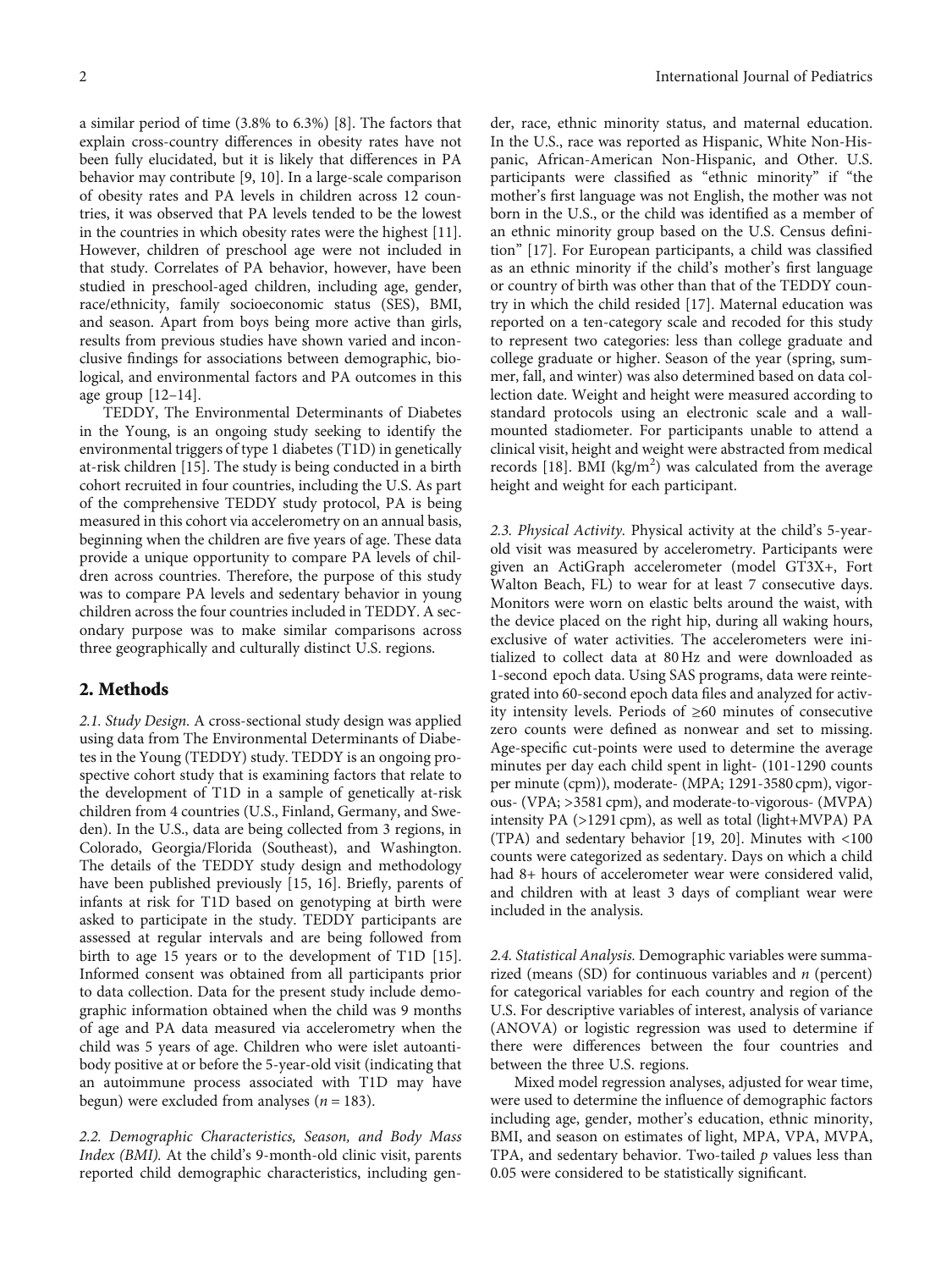Linear mixed regression models with least square means, which were Bonferroni corrected, were used to determine if intercountry differences existed for each outcome variable of interest: sedentary, light, MVPA, VPA, and TPA min/day, after adjusting first for monitor wear time, and demographic factors including age, gender, mother's education, ethnic minority, season, and BMI. Models were also fit to determine if there were differences in the outcome variables between the U.S. regions after adjustment for wear time, and demographic variables including age, gender, mother's education, race/ethnicity, season, and BMI. All analyses were performed in SAS (9.4).

#### 3. Results

Participant characteristics are summarized in Table [1](#page-3-0), which provides information for the overall sample as well as the samples for each country and U.S. region. Approximately equal percentages of males and females were included in the overall sample and in each subsample. Children in the total sample were, on average, 61.2 months old and, despite some small though statistically significant differences, this approximate age was consistent across the subsamples. In the U.S., the samples were predominately Non-Hispanic White, though in Colorado, the sample was 27% Hispanic. Among the participating countries, ethnic minority status was most prevalent in the U.S. (26%), and among the U.S. sites, it was highest in Colorado (34%). Mother's education was different across the countries, with more mothers in the U.S. and Finland reporting education levels of college graduate or higher and more mothers in Germany and Switzerland reporting education levels less than college graduates. There were no differences in the percentages of children completing data collection across the seasons of the year. BMI among participants in Germany was lower than that of participants in other counties, and there were no differences in BMI among U.S. participants.

Results from the multiple linear regression analyses for PA and sedentary variables and demographic factors are presented in Table [2.](#page-4-0) Gender was significantly associated with intensities, with females less active and more sedentary than males. Children who were measured in spring engaged in more minutes of MPA, VPA, MVPA, and TPA and less minutes of sedentary behavior than children measured in winter. Children measured in summer had significantly more minutes of VPA than those measured in winter. Children with a higher BMI engaged in fewer minutes of VPA. Age and mother's education were significantly associated with light PA, with older children, and those whose mother had less than college education engaging in fewer minutes of light PA. There were no associations between ethnic minority status and any PA intensity.

Comparisons across countries for the PA variables and sedentary behavior are summarized in Table [3.](#page-5-0) Least squares means (LS Means (95% CI)) are presented with adjustment for accelerometer wear time, age, gender, mother's education, ethnic minority (for country) or race/ethnicity (for regions within the U.S.), season, and BMI. Multiple regression yielded statistically significant intercountry differences for all the variables. Children from the U.S. were consistently lower than children in the European countries for all the PA variables and were higher for time spent in sedentary behavior, although not all differences were statistically significant. Among the three European countries, the PA variables tended to be highest in Finland, except for MVPA where Germany was slightly higher, and lowest in Sweden. There were no differences in PA variables between the U.S. and Germany. Children in the U.S. had significantly less TPA, light PA, MPA, and MVPA and more minutes of sedentary behavior than children in Finland. Children in the U.S. also had significantly less minutes of VPA than children in Sweden. Children in Finland had significantly more minutes of TPA and light PA and significantly fewer minutes of sedentary behavior than children in Sweden. All other comparisons between the European countries were not significantly different.

The findings for comparisons across the three U.S. regions are also presented in Table [3](#page-5-0). Statistically significant interregion differences were observed for light PA, MPA, VPA, and MVPA. The PA variables were lower for children at the Southeast and Colorado study sites, than for those in Washington, except for light PA and VPA. For light PA, children in Colorado had significantly more minutes than children in Washington. For VPA, children in the Southeast region had fewer minutes than those in Washington.

#### 4. Discussion

The major finding of this study was that 5-year-old children in the U.S. were observed to be less physically active, in general, than those in Finland, Germany, and Sweden. Time spent in MVPA was significantly lower in U.S. children than in those from Finland and Sweden, and this was observed in both unadjusted analyses and after adjustment for demographic characteristics and weight status. To our knowledge, this is the first cross-country comparison of PA in children as young as 5 years, and it is one of very few such studies to have used accelerometry as an objective measure of PA. In a comparison of PA among 9-11-year-old children from 12 countries, the highest levels of activity were found in Finnish children and U.S. children were the least active based on data from accelerometers [[11](#page-7-0)]. Studies using self-reported measures of PA in children (11-15-year-olds) have described inconsistent findings [[21](#page-8-0), [22](#page-8-0)]. However, in a large-scale review of physical activity levels in 13-15-year-olds in 105 countries, Hallal et al. found that PA in U.S. adolescents was well below the pooled adjusted mean [[23](#page-8-0)].

We found that PA levels differed in children across the three U.S. regions from which the sample was drawn. Physical activity was highest among children in the Northwest region (state of Washington) and lowest in the Southeast region (Georgia/Florida). Children in the Central region (state of Colorado) were midway between children from the other two regions. Similar patterns were found for all expressions of physical activity (i.e., MPA, VPA, MVPA, and TPA), and both with and without adjustment for demographic factors and weight status. These findings are unique in that this is the first study to report regional differences in physical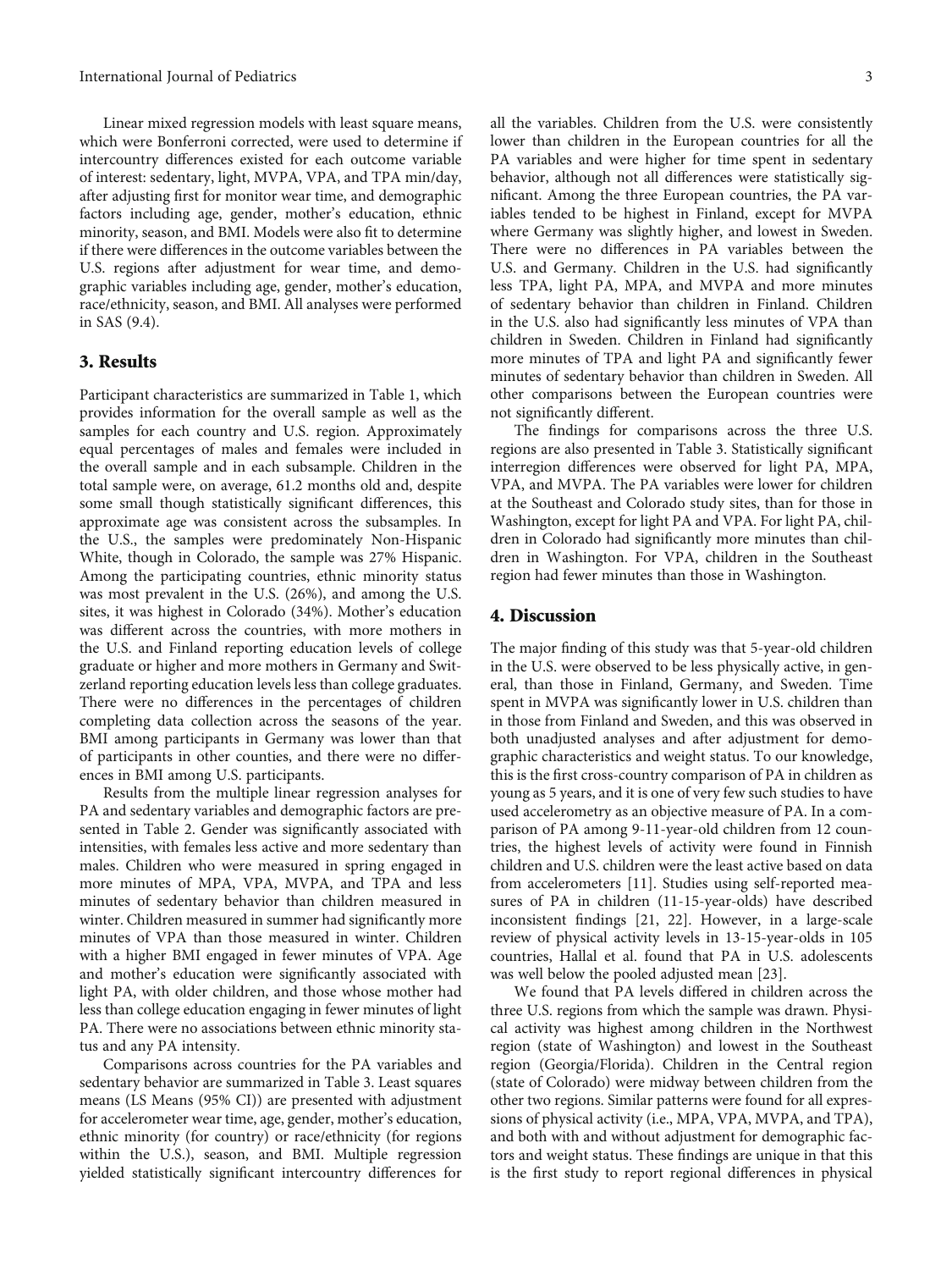<span id="page-3-0"></span>

|                                                                      |                                   | $n = 1984$<br>Total | $n = 826$<br>U.S.       | Finland<br>$n = 368$                                         | Germany<br>$n = 85$       | $n = 705$<br>Sweden | $p$ value | Colorado<br>$n = 367$ | $n = 125$<br>GA/FL | $n = 334$<br>Wash.     | p value |
|----------------------------------------------------------------------|-----------------------------------|---------------------|-------------------------|--------------------------------------------------------------|---------------------------|---------------------|-----------|-----------------------|--------------------|------------------------|---------|
| Accelerometer wear<br>time, minutes/day                              |                                   | 1049.5<br>(160.3)   | $(174.8)^{a}$<br>1018.2 | $(153.1)^{b}$<br>1048.2                                      | $(139.0)^{a,b}$<br>1024.7 | 1089.9<br>(138.3)   | 0.0001    | (146.8)<br>1084.3     | 1026.4<br>(154.1)  | (180.6)<br>942.5       | &0.0001 |
|                                                                      |                                   |                     |                         | Child demographic characteristics, weight status, and season |                           |                     |           |                       |                    |                        |         |
| Age, months; mean (SD)                                               |                                   | 61.2(1.5)           | $61.2 (1.4)^a$          | 61.5(1.6)                                                    | 62.9(1.8)                 | $61.0 (1.3)^a$      | 0.0001    | 60.7(1.4)             | 61.8(1.5)          | 61.4(1.4)              | &0.0001 |
| Body weight, kg; mean (SD)                                           |                                   | 19.7(2.8)           | $19.3 (2.7)^a$          | $19.6 (2.8)^b$                                               | 19.7(2.6)                 | $20.1 (2.7)^{a,b}$  | 0.001     | $18.9 (2.5)^{a}$      | $19.3 (2.3)^{a,b}$ | $19.7(3.1)^{p}$        | 0.001   |
| BMI, kg/m <sup>2</sup> ; mean (SD)                                   |                                   | (1.4)<br>15.8       | $15.7 (1.4)^a$          | $15.9 (1.4)^{a,b}$                                           | 15.3(1.3)                 | $16.0 (1.4)^b$      | 0.001     | 15.6(1.3)             | 15.7(1.3)          | 15.9(1.5)              | 0.10    |
| Males, N (%)                                                         |                                   | (51.4)<br>1019      | 435 (52.7)              | 186 (50.5)                                                   | 47(55.3)                  | 351 (49.8)          | 0.60      | 202 (55.0)            | 60(48.0)           | 173(51.8)              | 0.36    |
|                                                                      | Hispanic                          |                     |                         |                                                              |                           |                     |           | 103 (28.1)            | $8(6.4)^{a}$       | $23(6.9)^{a}$          | 50001   |
|                                                                      | White, Non-Hispanic               |                     |                         |                                                              |                           |                     |           | 256 (69.8)            | 107 (85.6)         | 276 (82.6)             |         |
| Race/ethnicity; N (%)                                                | African American,<br>Non-Hispanic |                     |                         |                                                              |                           |                     |           | 2(0.5)                | 4(3.2)             | 5(1.5)                 |         |
|                                                                      | Other                             |                     |                         |                                                              |                           |                     |           | 5(1.4)                | 4(3.2)             | 19(5.7)                |         |
|                                                                      | Missing/unknown                   |                     |                         |                                                              |                           |                     |           | 1(0.3)                | 2(1.6)             | 11(3.3)                |         |
| Ethnic minority, yes; N (%)                                          |                                   | (13.9)<br>271       | 211 (26.2)              | $10(2.8)^a$                                                  | 13 (15.3)                 | $37 (5.3)^a$        | 0.0001    | 1213(33.2)            | $26(21.0)^a$       | 64 (20.1) <sup>a</sup> | < 0.001 |
|                                                                      | Fall                              | (23.4)<br>465       | 173 (20.9)              | 94 (25.5)                                                    | 23 (27.1)                 | 175(24.8)           | 0.05      | 84 (22.9)             | 19 (15.2)          | 70 (21.0)              | 69      |
|                                                                      | Spring                            | (26.4)<br>524       | 208 (25.2)              | 85 (23.1)                                                    | 23 (27.1)                 | 208 (29.5)          |           | 91 (24.8)             | 34 (27.2)          | 83 (24.9)              |         |
| Season; N (%)                                                        | Summer                            | (25.5)<br>506       | 234 (28.3)              | 115(31.3)                                                    | 17(20.0)                  | 140 (20.0)          |           | 98 (26.7)             | 37 (29.6)          | 99 (29.6)              |         |
|                                                                      | Winter                            | (24.7)<br>489       | 211 (25.5)              | 74 (20.1)                                                    | 22(25.9)                  | (82(25.8))          |           | 94 (25.6)             | 35 (28.0)          | 82 (24.6)              |         |
|                                                                      |                                   |                     |                         | Family characteristics                                       |                           |                     |           |                       |                    |                        |         |
|                                                                      | Less than college grad            | (36.9)<br>726       |                         | $272 (33.1)^{a}$ 113 $(31.1)^{a}$                            | $44(51.8)^b$              | $297(42.5)^b$       | 0.0001    | $235(64.6)^a$         | 97 (78.2)          | $218(65.3)^a$          | 5.      |
| Mother's education; $N$ (%)                                          | College grad or higher            | (63.1)<br>1243      | 550 (66.9)              | 250 (68.9)                                                   | 41 (48.2)                 | 402 (57.5)          |           | 129(35.4)             | 27(21.8)           | 116(34.7)              |         |
| BMI = body mass index; values with the same superscript are not sign |                                   |                     | ificantly different.    |                                                              |                           |                     |           |                       |                    |                        |         |

TABLE 1: Participant characteristics. TABLE 1: Participant characteristics.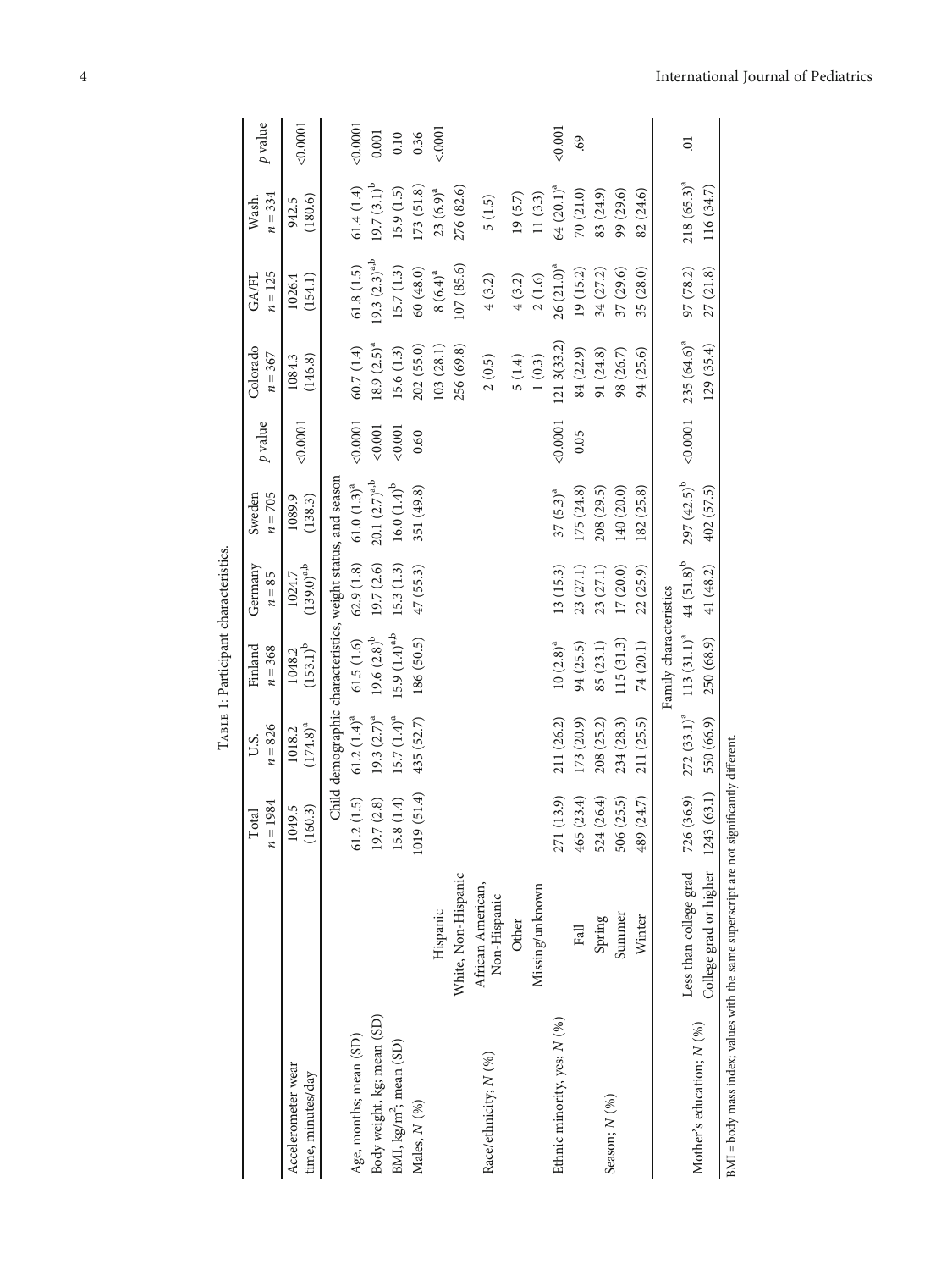|                                                                                                                                                                                   | TABLE 2: Results of regression |                               |                             | analyses for PA intensity categories and demographic factors, BMI, and season of the year. |                                                                                                                                                                                                                       |                                  |
|-----------------------------------------------------------------------------------------------------------------------------------------------------------------------------------|--------------------------------|-------------------------------|-----------------------------|--------------------------------------------------------------------------------------------|-----------------------------------------------------------------------------------------------------------------------------------------------------------------------------------------------------------------------|----------------------------------|
|                                                                                                                                                                                   | Light estimate<br>(95% CI)     | MPA estimate<br>$(95%$ CI)    | VPA estimate<br>$(95%$ CI)  | MVPA estimate<br>$(95%$ CI)                                                                | Total PA estimate (95% CI)                                                                                                                                                                                            | Sedentary estimate<br>$(95%$ CI) |
| Intercept                                                                                                                                                                         | 248.0 (171.2, 324.7)***        | $(15.84, 148.3)^*$<br>82.1    | $11.7 (-7.55, 31.0)$        | 93.8 (16.1, 171.5)*                                                                        | $341.8$ (231.3, 452.2) <sup>***</sup>                                                                                                                                                                                 | $-341.8$ $(-452.2, -231.3)$ ***  |
| Wear time, min/day                                                                                                                                                                | $0.19(0.18, 0.20)$ ***         | $(0.04, 0.06)$ ***<br>0.05(   | $0.01(0.006, 0.01)$ ***     | $0.06(0.05, 0.07)$ ***                                                                     | $0.25(0.24, 0.27)$ ***                                                                                                                                                                                                | $0.75(0.73, 0.76)$ ***           |
| Age, years                                                                                                                                                                        | $-1.21$ $(-2.40, -0.03)^*$     | $0.02$ (-1.0, 1.05)           | $0.01 (-0.29, 0.30)$        | $0.03$ ( $-1.17$ , 1.23)                                                                   | $-1.19(-2.89, 0.52)$                                                                                                                                                                                                  | 1.19 (-0.52, 2.89)               |
| BMI                                                                                                                                                                               | $0.60 (-0.66, 1.87)$           | $-0.30(-1.39, 0.79)$          | $-0.43$ $(-0.75, -0.12)$ ** | $-0.73$ $(-2.01, 0.55)$                                                                    | $-0.13(-1.95, 1.69)$                                                                                                                                                                                                  | $0.13(-1.69, 1.95)$              |
| Sex, females vs. males                                                                                                                                                            | $11.0 (7.45, 14.55)$ ***       | $-24.96$ $(-28.0, -21.9)$ *** | $-3.48(-4.37, -2.58)$ ***   | $-28.43$ $(-32.0, -24.8)$ ***                                                              | $-17.4$ $(-22.5, -12.5)$ ***                                                                                                                                                                                          | $17.4$ (12.3, 22.5)***           |
| Mother's education, less<br>than college vs. more<br>than college                                                                                                                 | $4.52(0.78, 8.26)$ *           | $-1.18(-4.41, 2.05)$          | $-0.64$ $(-1.58, 0.30)$     | $-1.82$ ( $-5.61, 1.96$ )                                                                  | $2.69$ (-2.69, 8.01)                                                                                                                                                                                                  | $-2.69(-8.01, 2.69)$             |
| Season                                                                                                                                                                            |                                |                               |                             |                                                                                            |                                                                                                                                                                                                                       |                                  |
| Fall                                                                                                                                                                              | $2.20(-2.87, 7.27)$            | $0.40(-4.00, 4.75)$           | $1.19(-0.08, 2.46)$         | $1.56(-4.57, 6.70)$                                                                        | $3.76(-3.54, 11.1)$                                                                                                                                                                                                   | $-3.76(-11.06, 3.54)$            |
| Spring                                                                                                                                                                            | $0.66(-4.27, 5.59)$            | $5.12(0.86, 9.37)$ *          | $4.06$ (2.83, 5.30)***      | $9.18(4.19, 14.17)$ ***                                                                    | $9.84$ $(2.74, 16.9)^*$                                                                                                                                                                                               | $-9.8$ $(-16.9, -2.75)^*$        |
| Summer                                                                                                                                                                            | $-0.02(-5.01, 4.97)$           | $-0.74$ ( $-5.05, 3.57$ )     | $2.98(1.72, 4.23)$ ***      | $2.24 (-2.82, 7.29)$                                                                       | $2.21(-4.97, 9.40)$                                                                                                                                                                                                   | $-2.21(-9.39, 4.97)$             |
| Winter                                                                                                                                                                            | Reference                      | Reference                     | Reference                   | Reference                                                                                  | Reference                                                                                                                                                                                                             | Reference                        |
| Ethnic minority, no vs. yes                                                                                                                                                       | $-4.90(-10.1, 0.27)$           | $-0.38(-4.84, 4.07)$          | $0.76(-0.54, 2.05)$         | $0.37(-4.86, 5.61)$                                                                        | $-4.53(-12.0, 2.91)$                                                                                                                                                                                                  | 4.53 (-2.91, 11.97)              |
| PA = physical activity, MPA = moderate physical activity, VPA = vigorous physical activity, MVPA = moderate-to-vigorous physical activity, * p < 0.05; ** p < 0.01; ** p < 0.001. |                                |                               |                             |                                                                                            | Note: each column represents a separate regression analysis for each expression of physical activity or sedentary behavior. Significant demographic predictors of PA or sedentary behavior are marked with asterisks. |                                  |

<span id="page-4-0"></span>International Journal of Pediatrics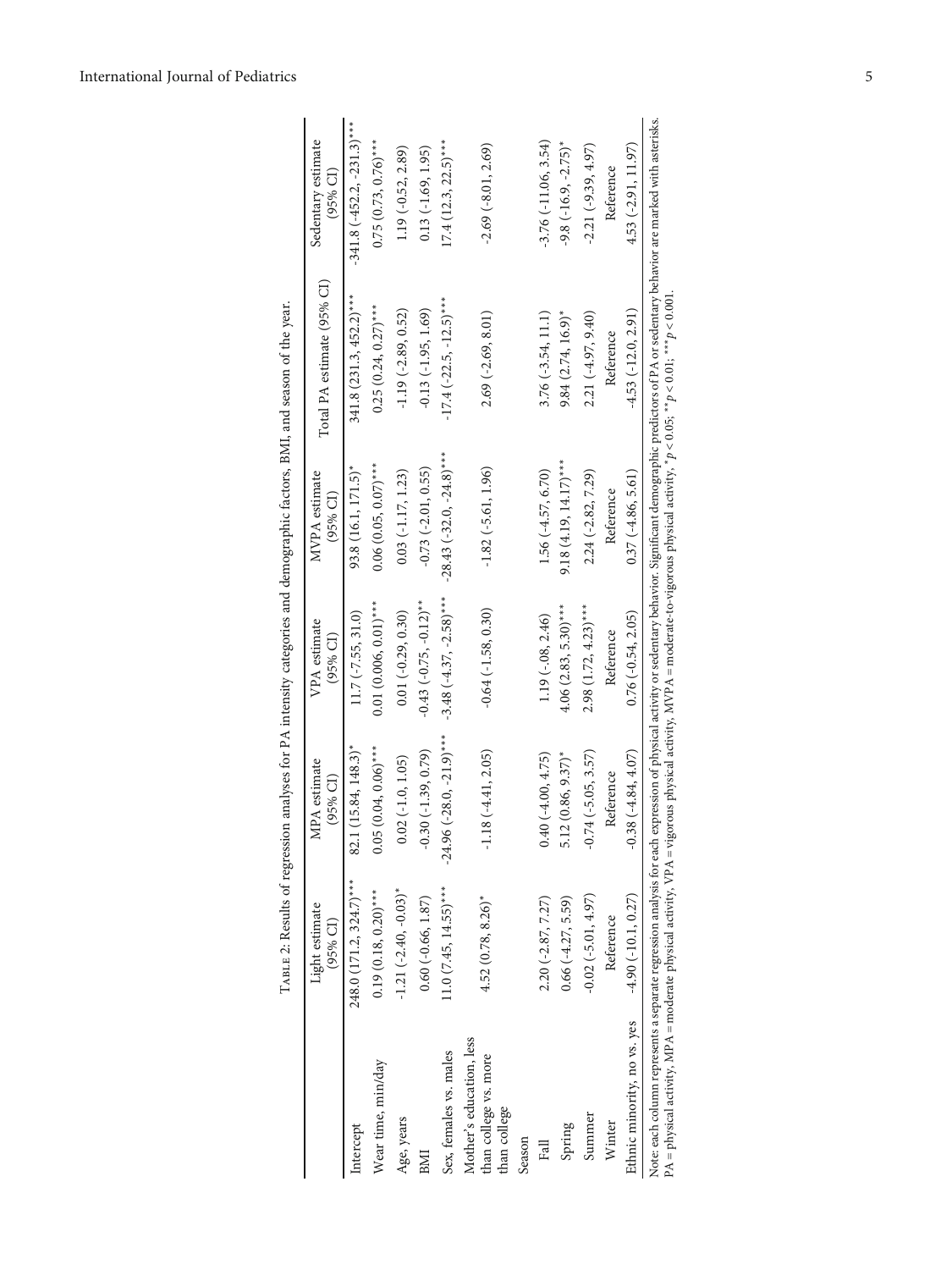| Adjusted for wear time, age, gender, mother's education,<br>season, BMI, and ethnic minority $(n = 1911)^*$ |                                       |           | Adjusted for wear time, age, gender, mother's education,<br>season, BMI, and race/ethnicity ( $n = 802$ ) <sup>**</sup> |                                     |           |
|-------------------------------------------------------------------------------------------------------------|---------------------------------------|-----------|-------------------------------------------------------------------------------------------------------------------------|-------------------------------------|-----------|
|                                                                                                             | LS mean (95% CI)                      | $p$ value |                                                                                                                         | LS mean $(95\% \text{ CI})$         | $p$ value |
| Light min/day                                                                                               |                                       | 0.0001    | Light min/day                                                                                                           |                                     | 0.05      |
| U.S.                                                                                                        | 389.9 (386.8, 393.0) <sup>a,b</sup>   |           | Colorado                                                                                                                | 384.0 (375.7, 392.3) <sup>a</sup>   |           |
| Finland                                                                                                     | 397.5 (392.7, 402.3) <sup>c</sup>     |           | Georgia/Florida                                                                                                         | 378.4 (368.6, 388.2) <sup>a,b</sup> |           |
| Germany                                                                                                     | 394.1 (385.2, 402.9) <sup>a,c,d</sup> |           | Washington                                                                                                              | 375.5 $(367.5, 383.4)^b$            |           |
| Sweden                                                                                                      | 385.9 (382.1, 389.7) <sup>b,d</sup>   |           |                                                                                                                         |                                     |           |
| MPA min/day                                                                                                 |                                       | < 0.0001  | MPA min/day                                                                                                             |                                     | < 0.001   |
| U.S.                                                                                                        | 121.0 $(118.3, 123.6)^a$              |           | Colorado                                                                                                                | 116.7 $(109.7, 123.7)^{a}$          |           |
| Finland                                                                                                     | 130.6 $(126.4, 134.7)^{b,c}$          |           | Georgia/Florida                                                                                                         | 112.8 $(104.6, 121.0)^{a}$          |           |
| Germany                                                                                                     | 131.4 (123.7, 139.0) <sup>a,b,d</sup> |           | Washington                                                                                                              | 125.5 (118.8, 132.2)                |           |
| Sweden                                                                                                      | 126.1 $(122.8, 129.4)^{c,d}$          |           |                                                                                                                         |                                     |           |
| VPA min/day                                                                                                 |                                       | < 0.0001  | VPA min/day                                                                                                             |                                     | 0.02      |
| U.S.                                                                                                        | 13.5 $(12.6, 14.2)^{a,b}$             |           | Colorado                                                                                                                | 13.5 $(11.6, 15.5)^{a,b}$           |           |
| Finland                                                                                                     | 14.4 $(13.2, 15.6)^{a,c,d}$           |           | Georgia/Florida                                                                                                         | 12.4 $(10.1, 14.7)^a$               |           |
| Germany                                                                                                     | 13.9 $(11.7, 16.1)^{b,c,e}$           |           | Washington                                                                                                              | 15.0 $(13.2, 16.0)^{b}$             |           |
| Sweden                                                                                                      | 16.0 $(15.1, 17.0)^{d,e}$             |           |                                                                                                                         |                                     |           |
| MVPA min/day                                                                                                |                                       |           | MVPA min/day                                                                                                            |                                     | < 0.001   |
| U.S.                                                                                                        | 134.4 $(131.3, 137.5)^a$              | < 0.0001  | Colorado                                                                                                                | 130.2 $(122.0, 138.5)^{a}$          |           |
| Finland                                                                                                     | 145.0 $(140.1, 149.9)^{b,c}$          |           | Georgia/Florida                                                                                                         | 125.2 $(115.6, 134.9)^{a}$          |           |
| Germany                                                                                                     | 145.3 $(136.3, 154.3)^{a,b,d}$        |           | Washington                                                                                                              | 140.5 (132.7, 148.4)                |           |
| Sweden                                                                                                      | 142.1 $(138.3, 146.0)^{c,d}$          |           |                                                                                                                         |                                     |           |
| Total PA min/day                                                                                            |                                       |           | Total PA min/day                                                                                                        |                                     | 0.13      |
| U.S.                                                                                                        | 524.3 (519.9, 528.7) <sup>a,b</sup>   | < 0.0001  | Colorado                                                                                                                | 514.2 (502.3, 526.2)                |           |
| Finland                                                                                                     | 542.5 (535.5, 549.4) <sup>c</sup>     |           | Georgia/Florida                                                                                                         | 503.6 (489.6, 517.7)                |           |
| Germany                                                                                                     | 539.3 (526.5, 552.1) <sup>a,c,d</sup> |           | Washington                                                                                                              | 516.0 (504.6, 527.4)                |           |
| Sweden                                                                                                      | 528.0 (522.5, 533.5) <sup>b,d</sup>   |           |                                                                                                                         |                                     |           |
| Sedentary min/day                                                                                           |                                       |           | Sedentary min/day                                                                                                       |                                     | 0.13      |
| U.S.                                                                                                        | 526.4 $(522.0, 530.8)^{a,b}$          | < 0.0001  | Colorado                                                                                                                | 505.3 (493.0, 517.3)                |           |
| Finland                                                                                                     | 508.2 (501.3, 515.2) <sup>c</sup>     |           | Georgia/Florida                                                                                                         | 515.9 (501.9, 529.9)                |           |
| Germany                                                                                                     | 511.4 (498.7, 524.2) <sup>a,c,d</sup> |           | Washington                                                                                                              | 503.6 (492.2, 514.9)                |           |
| Sweden                                                                                                      | 522.7 (517.2, 528.2) <sup>b,d</sup>   |           |                                                                                                                         |                                     |           |

<span id="page-5-0"></span>Table 3: Comparison of countries and regions within the U.S. for time spent in light, moderate (MPA), vigorous (VPA), moderate-tovigorous (MVPA), total physical activity (TPA), and sedentary behavior (minutes per day).

PA = physical activity, MPA = moderate physical activity, VPA = vigorous physical activity, MVPA = moderate-to-vigorous physical activity, BMI = body mass index. <sup>∗</sup>Countries with the same letter do not differ, after Bonferroni corrections. ∗∗Regions with the same letter do not differ, after Bonferroni corrections.

activity levels in U.S. children as young as 5 years of age. However, the regional pattern observed in this study is similar to patterns previously reported in studies of older children. For example, the Trial of Activity in Adolescent Girls (TAAG) was a large-scale multicenter study that used accelerometry to assess PA in groups of girls recruited through study centers in six geographically distributed states [\[24](#page-8-0)]. Similar to the pattern observed in the present study, TAAG reported that physical activity levels were lowest in girls in the Southeast region (states of South Carolina and Louisiana) and highest in the West region (states of California and Arizona) [\[24\]](#page-8-0). The same pattern has been observed in population-based surveillance systems. The Youth Risk Behavior Survey (YRBS) assesses the prevalence of selected health behaviors in state-level samples of high school students [[25](#page-8-0)]. In 2015, YRBS found that the prevalence of daily

physical activity was lower in students residing in states in the Southeast region than other regions [[25](#page-8-0)]. Likewise, the National Survey of Children's Health found that the prevalence of reporting no participation in vigorous intensity physical activity was highest in states in the Southeast region [\[26\]](#page-8-0). Multiple studies with varying methodologies have consistently found lower physical activity levels in children residing in the Southeast region of the U.S. as compared with other regions, and the present study shows that this pattern is evident even in children as young as 5 years of age. The underlying explanation for this pattern is not known, though several social and demographic factors may contribute. These include cultural factors related to race and ethnicity, poverty rate, and community supports for physical activity [[27\]](#page-8-0).

In addition to the differences in PA, our study found cross-country differences in the amount of sedentary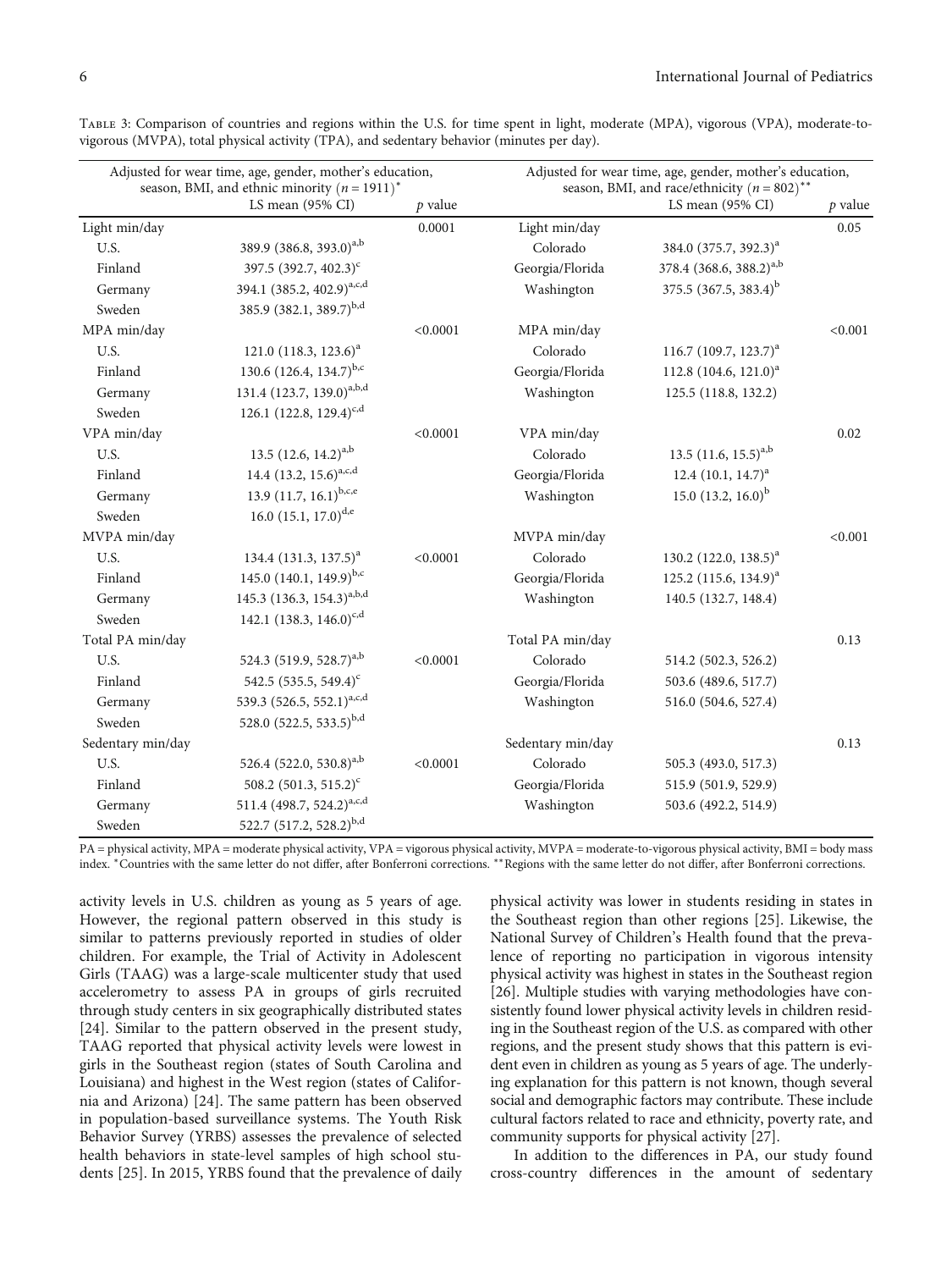behavior among the children. Minutes of sedentary behavior were highest among U.S. children and lowest in Finnish children. Within the U.S., the Southern states had the highest sedentary minutes per day, followed by Colorado, with Washington having the lowest (not significantly different). These differences are important because there is a growing body of evidence linking high levels of sedentary behavior to adverse health outcomes [\[28, 29\]](#page-8-0). Few studies have compared sedentary behavior estimates across countries and regions using objective measures and none in this age group. Previous studies in older age groups have shown that minutes of sedentary behavior are higher in the U.S. compared to other countries [[11,](#page-7-0) [23](#page-8-0)] and are higher in the Southeast compared to other regions of the U.S. [[24](#page-8-0), [30\]](#page-8-0). The combination of low activity and high sedentary time in these populations is of concern and warrants targeting interventions to both increase PA and reduce sedentary time.

The strengths of this study include the use of an objective measure of PA in a large, multinational sample. In addition, data were collected year-round in all the countries, reducing the potential influence of seasonality on physical activity behaviors. It should be noted that the sites that participated in this study do not represent the whole of the geographic regions referenced (Europe or regions of the U.S.). The use of accelerometry to measure PA may result in underestimates of activity since they do not measure water or cycling activities well. Additionally, the use of accelerometers requires analysis decisions to be made regarding compliance, wear time, and cut-points that influence outcomes. Another limitation is that participants in this study were at an elevated risk for development of T1D, although children were excluded from the analysis if they were antibody positive at or before the time of the 5-year-old measurement. It is nonetheless possible that parental knowledge of this risk led to changes in children's behaviors, including their PA.

#### 5. Conclusions

Previous studies have observed that adolescents and adults in the U.S. are less physically active than their counterparts in European countries, and the findings of the present study support the conclusion that this pattern extends to children as young as 5 years of age. Within the U.S., we observed that 5-year-old children in the Southeast region were less physically active, in general, than those in the West region. These differences persisted after adjustment for child-level characteristics, including gender, weight status, race/ethnicity, mother's education, and season of the year. Future studies should be designed to identify social and physical environmental factors and cultural characteristics that may explain why young children's PA levels differ across countries and across U.S. regions.

#### Data Availability

The datasets generated and analyzed during the current study will be made available in the NIDDK Central Repository at<https://www.niddkrepository.org/studies/teddy>

#### Conflicts of Interest

The authors declare that they have no conflicts of interest.

#### Funding

The TEDDY Study is funded by U01 DK63829, U01 DK63861, U01 DK63821, U01 DK63865, U01 DK63863, U01 DK63836, U01 DK63790, UC4 DK63829, UC4 DK63861, UC4 DK63821, UC4 DK63865, UC4 DK63863, UC4 DK63836, UC4 DK95300, UC4 DK100238, UC4 DK106955, UC4 DK112243, UC4 DK117483, and Contract No. HHSN267200700014C from the National Institute of Diabetes and Digestive and Kidney Diseases (NIDDK), National Institute of Allergy and Infectious Diseases (NIAID), National Institute of Child Health and Human Development (NICHD), National Institute of Environmental Health Sciences (NIEHS), Centers for Disease Control and Prevention (CDC), and JDRF. This work was supported in part by the NIH/NCATS Clinical and Translational Science Awards to the University of Florida (UL1 TR000064) and the University of Colorado (UL1 TR001082).

#### Acknowledgments

The authors wish to thank Gaye Groover Christmus, MPH, for her editorial support. We gratefully acknowledge the members of the TEDDY Study Group: Colorado Clinical Center: Marian Rewers, M.D., Ph.D., PI<sup>1,4,5,6,10,11</sup>, Kimberly Bautista<sup>12</sup>, Judith Baxter<sup>9,12,15</sup>, Daniel Felipe-Morales, Kimberly Driscoll, Ph.D.<sup>9</sup>, Brigitte I. Frohnert, M.D.<sup>2,14</sup>, Marisa Gallant, M.D.<sup>13</sup>, Patricia Gesualdo<sup>2,6,12,14,15</sup>, Michelle Hoffman<sup>12,13,14</sup>, Rachel Karban<sup>12</sup>, Edwin Liu, M.D.<sup>13</sup>, Jill Norris, Ph.D.<sup>2,3,12</sup>, Andrea Steck, M.D.<sup>3,14</sup>, Kathleen Waugh<sup>6,7,12,15</sup>. University of Colorado, Anschutz Medical Campus, Barbara Davis Center for Childhood Diabetes. Finland Clinical Center: Jorma Toppari, M.D., Ph.D., PI¥∧1,4,11,14, Olli G. Simell, M.D., Ph.D., Annika Adamsson, Ph.D.<sup>∧</sup>12, Suvi Ahonen∗±§ , Mari Åkerlund<sup>∗±§</sup>, Anne Hekkala, M.D.<sup>µ¤</sup>, Henna Holappa<sup>µ¤</sup>, Heikki Hyöty, M.D., Ph.D.<sup>∗±6</sup>, Anni Ikonen<sup>µ¤</sup>, Jorma Ilonen, M.D., Ph.D.<sup>¥g3</sup>, Sinikka Jäminki<sup>∗±</sup>, Sanna Jokipuu<sup>∧12</sup>, Leena Karlsson<sup>^</sup>, Miia Kähönen<sup>µ¤12,14</sup>, Mikael Knip, M.D., Ph.D.<sup>∗±5</sup>, Minna-Liisa Koivikko*μ*¤ , Mirva Koreasalo<sup>∗</sup><sup>±</sup>§2, Kalle Kurppa, M.D., Ph.D.<sup>∗</sup><sup>±</sup>13, Jarita Kytölä∗<sup>±</sup> , Tiina Latva-aho*μ*¤ , Katri Lindfors, Ph.D.<sup>∗13</sup>, Maria Lönnrot, M.D., Ph.D.<sup>∗±6</sup>, Elina Mäntymäki<sup>∧</sup> , Markus Mattila<sup>∗</sup>, Katja Multasuo*μ*¤ , Teija Mykkänen<sup>µ¤</sup>, Tiina Niininen<sup>±∗12</sup>, Sari Niinistö<sup>±§2</sup>, Mia Nyblom<sup>∗</sup><sup>±</sup> , Sami Oikarinen, Ph.D.<sup>∗</sup><sup>±</sup> , Paula Ollikainen*μ*¤ , Sirpa Pohjola <sup>µ¤</sup>, Petra Rajala<sup>^</sup>, Jenna Rautanen<sup>±§</sup>, Anne Riikonen<sup>∗±§</sup>, Minna Romo<sup>∧</sup>, Suvi Ruohonen^, Satu Simell, M.D., Ph.D.¥13, Maija Sjöberg¥∧12, Aino Stenius*<sup>μ</sup>*¤12, Päivi Tossavainen, M.D.<sup>µ¤</sup>, Mari Vähä-Mäkilä^, Sini Vainionpää^<sup>12</sup>, Eeva Varjonen¥∧12, Riitta Veijola, M.D., Ph.D.*<sup>μ</sup>*¤14, Irene Viinikangas<sup>µ¤</sup>, Suvi M. Virtanen, M.D., Ph.D.<sup>\*±§2</sup>. <sup>¥</sup>University of Turku, <sup>\*</sup>University of Tampere, <sup>μ</sup>'University of Oulu, Turku University Hospital, Hospital District of Southwest Finland, <sup>±</sup>Tampere University Hospital, <sup>"</sup>Oulu University Hospital, §National Institute for Health and Welfare, Finland, ¶ University of Kuopio. Georgia/Florida Clinical Center: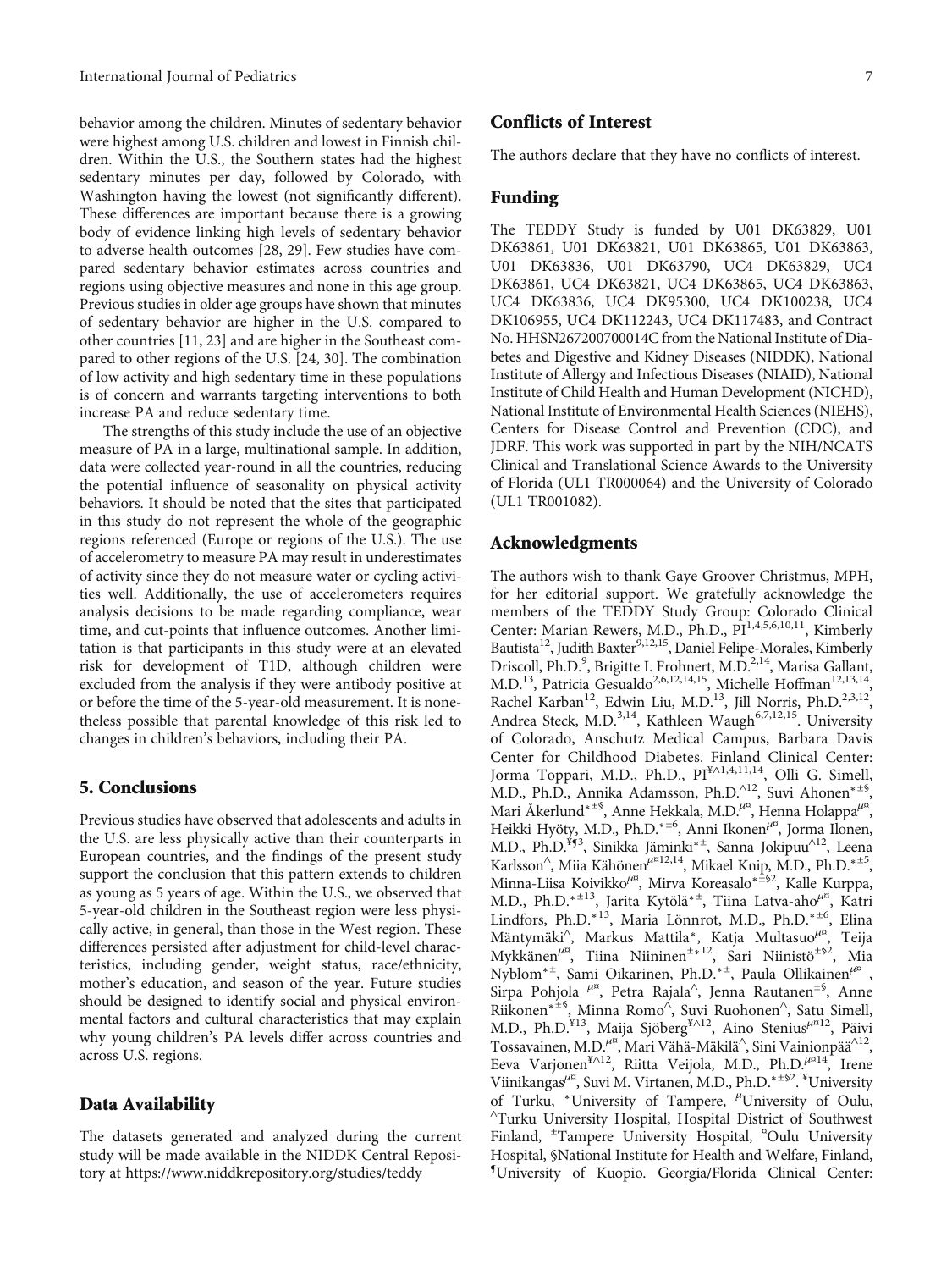<span id="page-7-0"></span>Jin-Xiong She, Ph.D., PI<sup>1,3,4,11</sup>, Desmond Schatz, M.D.<sup>\*4,5,7,8</sup>, Diane Hopkins<sup>12</sup>, Leigh Steed<sup>12,13,14,15</sup>, Jennifer Bryant<sup>12</sup>, Katherine Silvis<sup>2</sup>, Michael Haller, M.D.<sup>∗14</sup>, Melissa Gardiner<sup>12</sup>, Richard McIndoe, Ph.D., Ashok Sharma, Stephen W. Anderson, M.D.<sup>∧</sup> , Laura Jacobsen, M.D.<sup>∗</sup>14, John Marks, DHSc.<sup>∗14</sup>, P.D. Towe<sup>\*</sup>. Center for Biotechnology and Genomic Medicine, Augusta University. <sup>∗</sup>University of Florida, <sup>∧</sup> Pediatric Endocrine Associates, Atlanta. Germany Clinical Center: Anette G. Ziegler, M.D., PI<sup>1,3,4,11</sup>, Ezio Bonifacio Ph.D.<sup>∗</sup><sup>5</sup> , Miryam D'Angelo, Anita Gavrisan, Cigdem Gezginci, Anja Heublein, Verena Hoffmann, Ph.D.<sup>2</sup>, Sandra Hummel, Ph.D.<sup>2</sup>, Andrea Keimer<sup>¥2</sup>, Annette Knopff<sup>7</sup>, Charlotte Koch, Sibylle Koletzko, M.D.<sup>¶13</sup>, Claudia Ramminger<sup>12</sup>, Roswith Roth, Ph.D.<sup>9</sup>, Marlon Scholz, Joanna Stock<sup>9,12,14</sup>, Katharina Warncke, M.D.<sup>14</sup>, Lorena Wendel, Christiane Winkler, Ph.D.<sup>2,12,15</sup>. Forschergruppe Diabetes e.V. and Institute of Diabetes Research, Helmholtz Zentrum München, Forschergruppe Diabetes, and Klinikum rechts der Isar, Technische Universität München. <sup>∗</sup>Center for Regenerative Therapies, TU Dresden, <sup>¶</sup>Dr. von Hauner Children's Hospital, Department of Gastroenterology, Ludwig Maximillians University Munich, <sup>¥</sup>University of Bonn, Department of Nutritional Epidemiology. Sweden Clinical Center: Åke Lernmark, Ph.D., PI<sup>1,3,4,5,6,8,10,11,15</sup> Daniel Agardh, M.D., Ph.D.<sup>6,13</sup>, Carin Andrén Aronsson, Ph.D.<sup>2,12,13</sup>, Maria Ask, Jenny Bremer, Corrado Cilio, Ph.D., M.D.<sup>5,6</sup>, Emelie Ericson-Hallström, Annika Fors, Lina Fransson, Thomas Gard, Rasmus Bennet, Monika Hansen, Susanne Hyberg, Hanna Jisser, Fredrik Johansen, Berglind Jonsdottir, M.D., Ph.D.<sup>12</sup>, Silvija Jovic, Helena Elding Larsson, M.D., Ph.D.<sup>6,14</sup>, Marielle Lindström, Markus Lundgren, M.D., Ph.D.<sup>14</sup>, Maria Månsson-Martinez, Maria Markan, Jessica Melin<sup>12</sup>, Zeliha Mestan, Caroline Nilsson, Karin Ottosson, Kobra Rahmati, Anita Ramelius, Falastin Salami, Anette Sjöberg, Birgitta Sjöberg, Carina Törn, Ph.D.<sup>3,15</sup>, Anne Wallin, Åsa Wimar<sup>14</sup>, Sofie Åberg. Lund University. Washington Clinical Center: William A. Hagopian, M.D., Ph.D., PI<sup>1,3,4,5,6,7,11,13,14</sup>, Michael Killian<sup> $\tilde{6}$ , 7,12,13</sup>, Claire Cowen Crouch<sup>12,14,15</sup>, Jennifer Skidmore<sup>2</sup>, Ashley Akramoff, Masumeh Chavoshi, Kayleen Dunson, Rachel Hervey, Rachel Lyons, Arlene Meyer, Denise Mulenga<sup>12</sup>, Jared Radtke, Matei Romancik, Davey Schmitt, Julie Schwabe, Sarah Zink. Pacific Northwest Research Institute. Pennsylvania Satellite Center: Dorothy Becker, M.D., Margaret Franciscus, MaryEllen Dalmagro-Elias Smith<sup>2</sup>, Ashi Daftary, M.D., Mary Beth Klein, Chrystal Yates. Children's Hospital of Pittsburgh of UPMC. Data Coordinating Center: Jeffrey P. Krischer, Ph.D., PI<sup>1,4,5,10,11</sup>, Sarah Austin-Gonzalez, Maryouri Avendano, Sandra Baethke, Rasheedah Brown<sup>12,15</sup>, Brant Burkhardt, Ph.D.<sup>5,6</sup>, Martha Butterworth<sup>2</sup>, Joanna Clasen, David Cuthbertson, Christopher Eberhard, Steven Fiske<sup>9</sup>, Jennifer Garmeson, Veena Gowda, Kathleen Heyman, Belinda Hsiao, Christina Karges, Francisco Perez Laras, Hye-Seung Lee, Ph.D.<sup>1,2,3,13,15</sup>, Qian Li<sup>2,3</sup>, Shu Liu, Xiang Liu, Ph.D.<sup>2,3</sup>, Kristian Lynch, Ph.D. <sup>5,6,9,15</sup>, Colleen Maguire, Jamie Malloy, Cristina McCarthy<sup>12,15</sup>, Aubrie Merrell, Steven Meulemans, Hemang Parikh, Ph.D.<sup>3</sup>, Ryan Quigley, Cassandra Remedios, Chris Shaffer, Laura Smith, Ph.D.<sup>9,12</sup>, Susan Smith<sup>12,15</sup>, Noah Sulman, Ph.D., Roy Tamura,

Ph.D.<sup>1,2,12,13,14</sup>, Dena Tewey, Michael Toth, Ulla Uusitalo, Ph.D.<sup>2,15</sup>, Kendra Vehik, Ph.D.<sup>4,5,6,9,14,15</sup>, Ponni Vijayakandipan, Keith Wood, Jimin Yang, Ph.D., R.D.<sup>2,15</sup>. Past staff: Michael Abbondondolo, Lori Ballard, David Hadley, Ph.D., Wendy McLeod. University of South Florida. Project scientist: Beena Akolkar, Ph.D.<sup>1,3,4,5,6,7,10,11</sup>. National Institutes of Diabetes and Digestive and Kidney Diseases. Other contributors: Kasia Bourcier, Ph.D.<sup>5</sup>, National Institutes of Allergy and Infectious Diseases. Thomas Briese, Ph.D.<sup>6,15</sup>, Columbia University. Suzanne Bennett Johnson, Ph.D.<sup>9,12</sup>, Florida State University. Eric Triplett, Ph.D.<sup>6</sup>, University of Florida. Committees: <sup>1</sup>Ancillary Studies, <sup>2</sup>Diet, <sup>3</sup>Genetics, <sup>4</sup>Human Subjects/Publicity/Publications, <sup>5</sup>Immune Markers, <sup>6</sup>Infectious Agents, <sup>7</sup>Laboratory Implementation, <sup>8</sup> Agents, 'Laboratory Implementation, <sup>8</sup>Maternal Studies,<br><sup>9</sup>Psychosocial, <sup>10</sup>Quality Assurance, <sup>11</sup>Steering, <sup>12</sup>Study Coordinators, <sup>13</sup>Celiac Disease, <sup>14</sup>Clinical Implementation, <sup>15</sup>Quality Assurance Subcommittee on Data Quality.

#### References

- [1] US Department of Health and Human Services, 2008 physical activity guidelines for Americans, U.S.Department of Health and Human Services, 2008.
- [2] I. Janssen and A. G. LeBlanc, "Systematic review of the health benefits of physical activity and fitness in school-aged children and youth," International Journal of Behavioral Nutrition and Physical Activity, vol. 7, article 40, 2010.
- [3] World Health Organization, Global Recommendations on Physical Activiy for Health, World Health Organization, 2010.
- [4] US Department of Health and Human Services, Healthy people 2020, U.S. Department of Health and Human Services, Washington, DC, 2011.
- [5] C. L. Ogden, M. D. Carroll, H. G. Lawman et al., "Trends in obesity prevalence among children and adolescents in the United States, 1988-1994 through 2013-2014," JAMA, vol. 315, no. 21, pp. 2292–2299, 2016.
- [6] T. Lobstein, R. Jackson-Leach, M. L. Moodie et al., "Child and adolescent obesity: part of a bigger picture," The Lancet, vol. 385, no. 9986, pp. 2510–2520, 2015.
- [7] NCD Risk Factor Collaboration, "Worldwide trends in bodymass index, underweight, overweight, and obesity from 1975 to 2016: a pooled analysis of 2416 population-based measurement studies in 128.9 million children, adolescents, and adults," The Lancet, vol. 390, no. 10113, pp. 2627–2642, 2017.
- [8] T. Olds, C. Maher, S. Zumin et al., "Evidence that the prevalence of childhood overweight is plateauing: data from nine countries," International Journal of Pediatric Obesity, vol. 6, no. 5-6, pp. 342–360, 2011.
- [9] S. Y. Kimm, N. W. Glynn, E. Obarzanek et al., "Relation between the changes in physical activity and body-mass index during adolescence: a multicentre longitudinal study," The Lancet, vol. 366, no. 9482, pp. 301–307, 2005.
- [10] J. J. Reilly, "Physical activity and obesity in childhood and adolescence," The Lancet, vol. 366, no. 9482, pp. 268-269, 2005.
- [11] P. T. Katzmarzyk, T. V. Barreira, S. T. Broyles et al., "Physical activity, sedentary time, and obesity in an international sample of children," Medicine and Science in Sports and Exercise, vol. 47, no. 10, pp. 2062–2069, 2015.
- [12] D. D. Bingham, S. Costa, T. Hinkley, K. A. Shire, S. A. Clemes, and S. E. Barber, "Physical activity during the early years: a